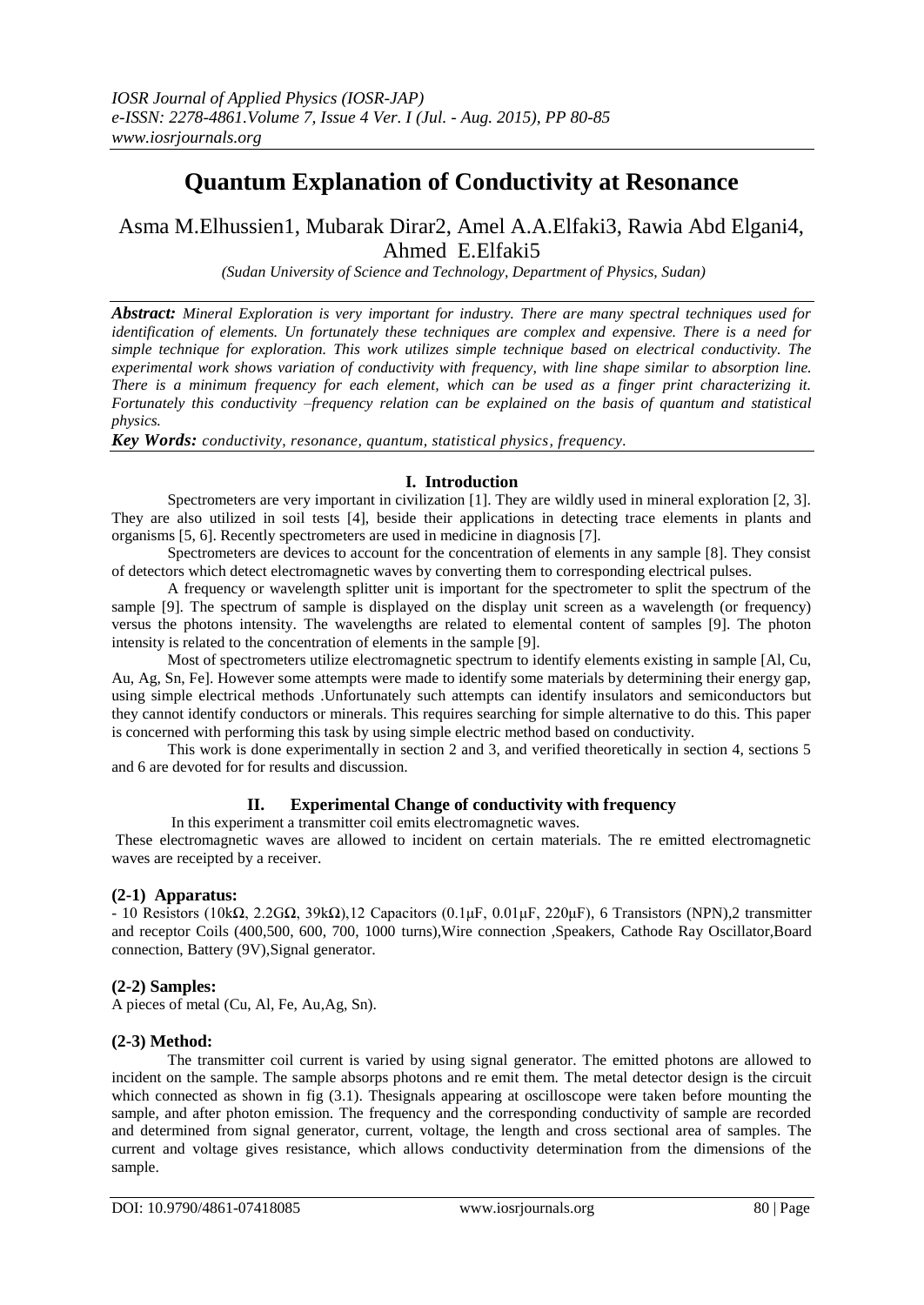

Fig (3-1)

### **(2-4): Tables and Results:**

Table (2-4-1) Relation between frequency (f) and Conductivity ( $\sigma$  ) without applied magnetic field for

| Cu, Al, Fe, Au, Ag, Sn |                                           |  |  |  |
|------------------------|-------------------------------------------|--|--|--|
| Frequency (Hz)         | Conductivity ( $(10^6 \text{ cm.}\Omega)$ |  |  |  |
| 24                     | 0.452                                     |  |  |  |
| 27                     | 0.596                                     |  |  |  |
| 29                     | 0.0993                                    |  |  |  |
| $\overline{34}$        | 0.0917                                    |  |  |  |
| 50                     | 0.143                                     |  |  |  |
| 56                     | 0.337                                     |  |  |  |



**Fig (2-4-1-1) Relation between resonance frequency and Conductivityfor Cu, Al, Fe, Au, Ag, Sn**

| Table (2-4-2) Relation between frequency (f) and Conductivity ( $\sigma$ ) for different magnetic flux densities |
|------------------------------------------------------------------------------------------------------------------|
| for gold                                                                                                         |

| $101 \pm 010$         |                           |                         |                         |                                 |                          |  |  |
|-----------------------|---------------------------|-------------------------|-------------------------|---------------------------------|--------------------------|--|--|
| <b>Frequency</b> (Hz) | Conductivity $(10^6$      | Conductivity $(10^6)$   | Conductivity $(10^6$    | Conductivity $(10^6$            | Conductivity $(10^6$     |  |  |
|                       | cm. $\Omega$ ) In 97.3 µT | cm. $\Omega$ ) In 77.uT | cm, $\Omega$ ) In 116.7 | cm. $\Omega$ ) In 136.2 $\mu$ T | cm. $\Omega$ ) In 194.53 |  |  |
|                       |                           |                         | цT                      |                                 |                          |  |  |
| 55.25746              | 0.50026                   | 0.12637                 | 0.04739                 | 0.15165                         | 0.06824                  |  |  |
| 47.48594              | 0.26365                   | 0.03724                 | 0.01396                 | 0.04468                         | 0.02011                  |  |  |
| 40.49329              | 0.16368                   | 0.03439                 | 0.0129                  | 0.04126                         | 0.01857                  |  |  |
| 35.4219               | 0.24726                   | 0.05362                 | 0.02011                 | 0.06435                         | 0.02896                  |  |  |
| 26.8109               | 0.39107                   | 0.1695                  | 0.06356                 | 0.2034                          | 0.09153                  |  |  |
| 24.81177              | 0.58753                   | 0.2235                  | 0.08381                 | 0.2682                          | 0.12069                  |  |  |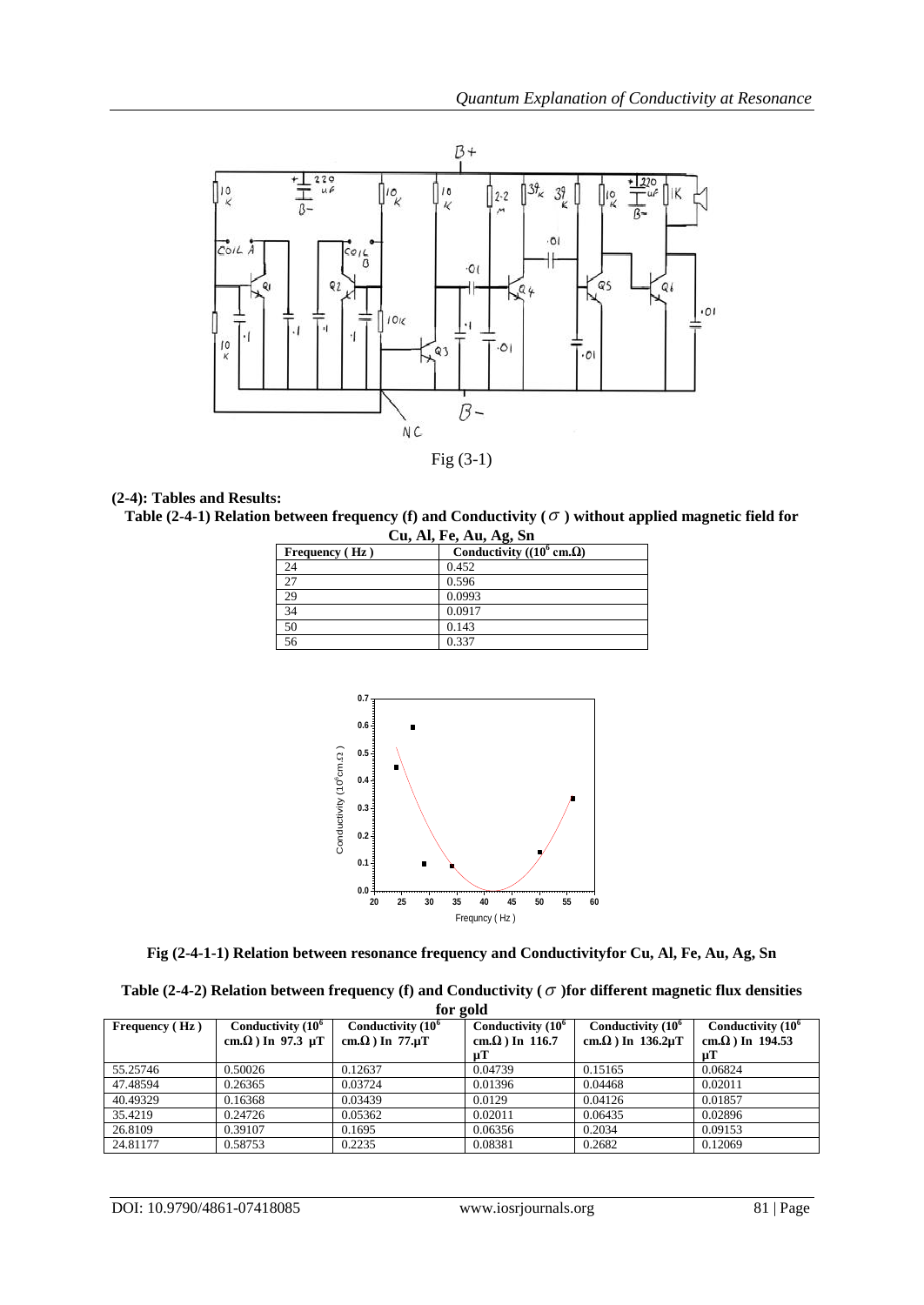

Fig (2-4-2-2) Relation between frequency (f) and Conductivity (  $\sigma$  )for different magnetic flux densities **for gold**

# **III. Theoretical Interpretation**

(3-1) Quantum Theoretical Model:  
\n
$$
\hbar^2 \frac{\partial^2 \psi}{\partial t^2} = -c^2 \cdot \hbar^2 \nabla^2 \psi + m_0^2 c^4 \psi \quad (3-1-1)
$$
\nSub  
\n
$$
\psi = u(r_{-}) f(t) \text{ in (1) yields}
$$
\n
$$
-u\hbar^2 \frac{\partial^2 f}{\partial t^2} = -fc^2 \cdot \hbar^2 \nabla^2 u + m_0^2 c^4 f u \quad (3-1-2)
$$
\n
$$
- \frac{1}{f} \hbar^2 \frac{\partial^2 f}{\partial t^2} = -\frac{1}{u} c^2 \cdot \hbar^2 \nabla^2 u + m_0^2 c^4 = E^2 \quad (3-1-3)
$$

Where

$$
-\frac{1}{f}\hbar^2\frac{\partial^2 f}{\partial t^2} = E^2
$$
\n
$$
\therefore -\hbar^2\frac{\partial^2 f}{\partial t^2} = E^2 f
$$
\n(3-1-4)\n(3-1-5)

Where

*t*

 $\partial$ 

2

 $\hbar\omega_0$  =electron energy in bounded state.

 $\hbar\omega$  = energy given to the electron.

 $E = \hbar \omega - \hbar \omega_0$  = excitation energy.

Consider solution  
\n
$$
f = \sin \alpha t
$$
 (3-1-6)  
\n $\hbar^2 \alpha^2 f = E^2 f$  (3-1-7)  
\n $\therefore \hbar \alpha = E$   
\n $\alpha = \frac{E}{\hbar} = \omega - \omega_0$  (3-1-8)  
\n $\therefore \sigma = \frac{ne^2 \tau}{m} = \frac{|\psi^2|e^2 \tau}{m} = \frac{e^2 \tau}{m} |\sin(\omega - \omega_0)t|^2$  (3-1-9)

DOI: 10.9790/4861-07418085 www.iosrjournals.org 82 | Page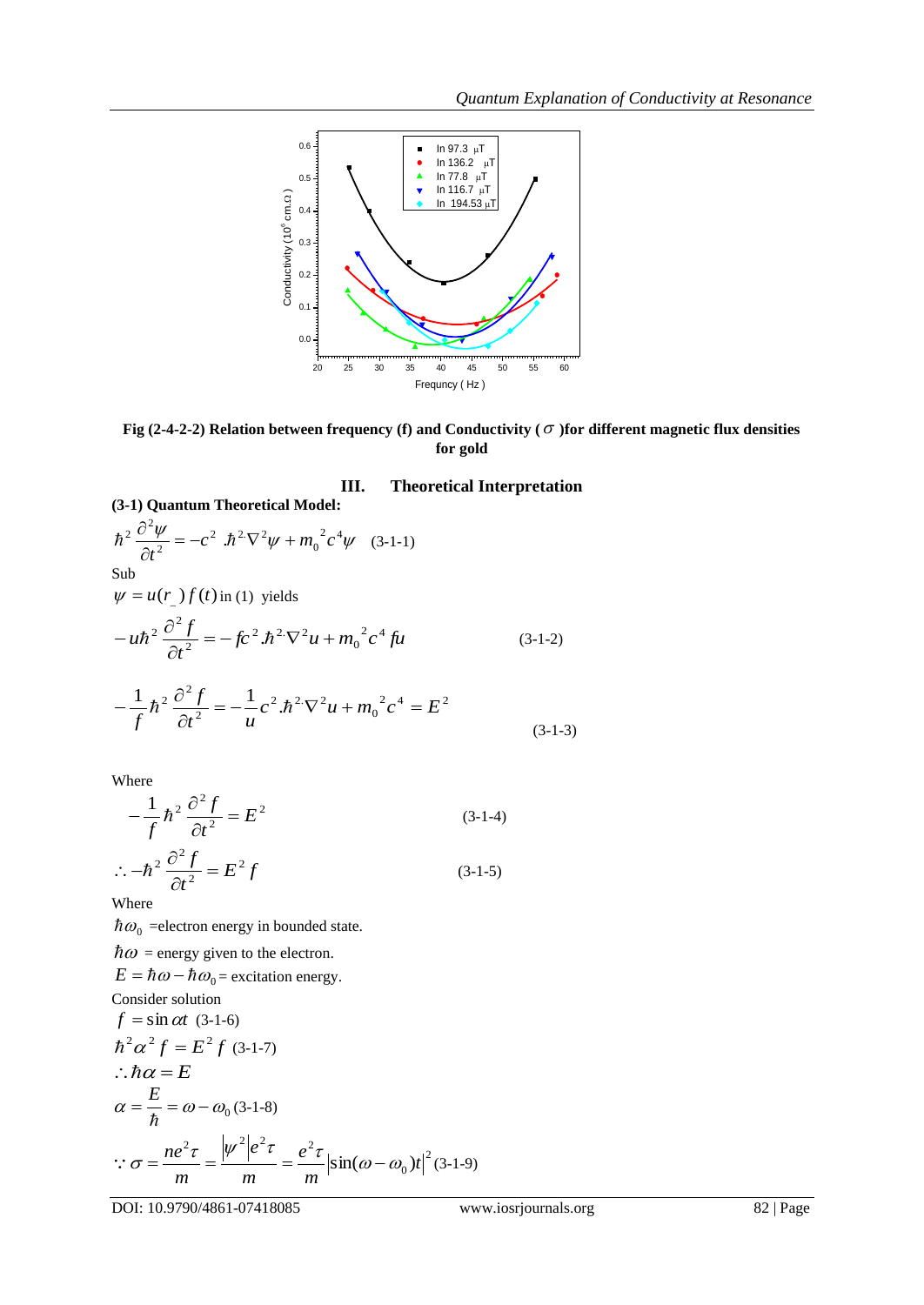At near resonance  $\omega - \omega_0 \ll 1$ 



Fig (3-1-1) Theoretical relation between frequency (f) and Conductivity ( $\sigma$ )

 $\sin(\omega - \omega_0)t \approx (\omega - \omega_0)t$  $(3-1-10)$ Inserting (3-1-10) in (3-1-9) yields 2  $\overline{0}$ 2  $(\omega - \omega_0)t$ *m*  $\therefore \sigma = \frac{e^2 \tau}{\omega} \left| (\omega - \omega_0)t \right|^2 (3-1-11)$ 

#### **(3-2) Classical Absorption Conductivity Resonance Curve:**

Consider an electron of mass m oscillate with natural frequency  $\omega_0$ . If an electric field of strength

$$
E = E_0 e^{i\omega t} \tag{3-2-1}
$$

Was applied, Then the equation of motion of the electron, in a frictional medium of friction coefficient  $\gamma$ , is given by

$$
mx^{\bullet\bullet} = eE - m\omega_0^2 x - \gamma x^{\bullet}
$$
  
Consider the solution  

$$
x = x_0 e^{i\omega t}
$$
 (3-2-3)  
Thus (3-2-3)

 $v = x^* = i\omega x$   $x^{**} = -\omega^2 x$  (3-2-4) Interesting  $(14)$  and  $(15)$  and  $(12)$  in  $(13)$  yields

$$
-m\omega^2 x = e \frac{E_0}{x_0} x - m \omega_0^2 x - \gamma v
$$

Thus

$$
v = -m \frac{(\omega^2 - {\omega_0}^2)}{\gamma} x + e \frac{E_0}{\gamma x_0} x \tag{3-2-5}
$$

For simplicity consider large displacement amplitude  $x_0$  compared to the electrical one  $E_0$ . Thus the last term in (4-5) can be neglected to get

$$
v = -m \frac{(\omega^2 - {\omega_0}^2)}{\gamma} x
$$
 (3-2-6)

But the conductivity is given by

$$
\sigma = \frac{e\tau}{m}n = \frac{e\tau}{m}n_0 e^{\frac{-\beta m v_e^2}{2}}
$$
\n(3-2-7)

Where the effective value  $v_e$  is related to the maximum value through the relation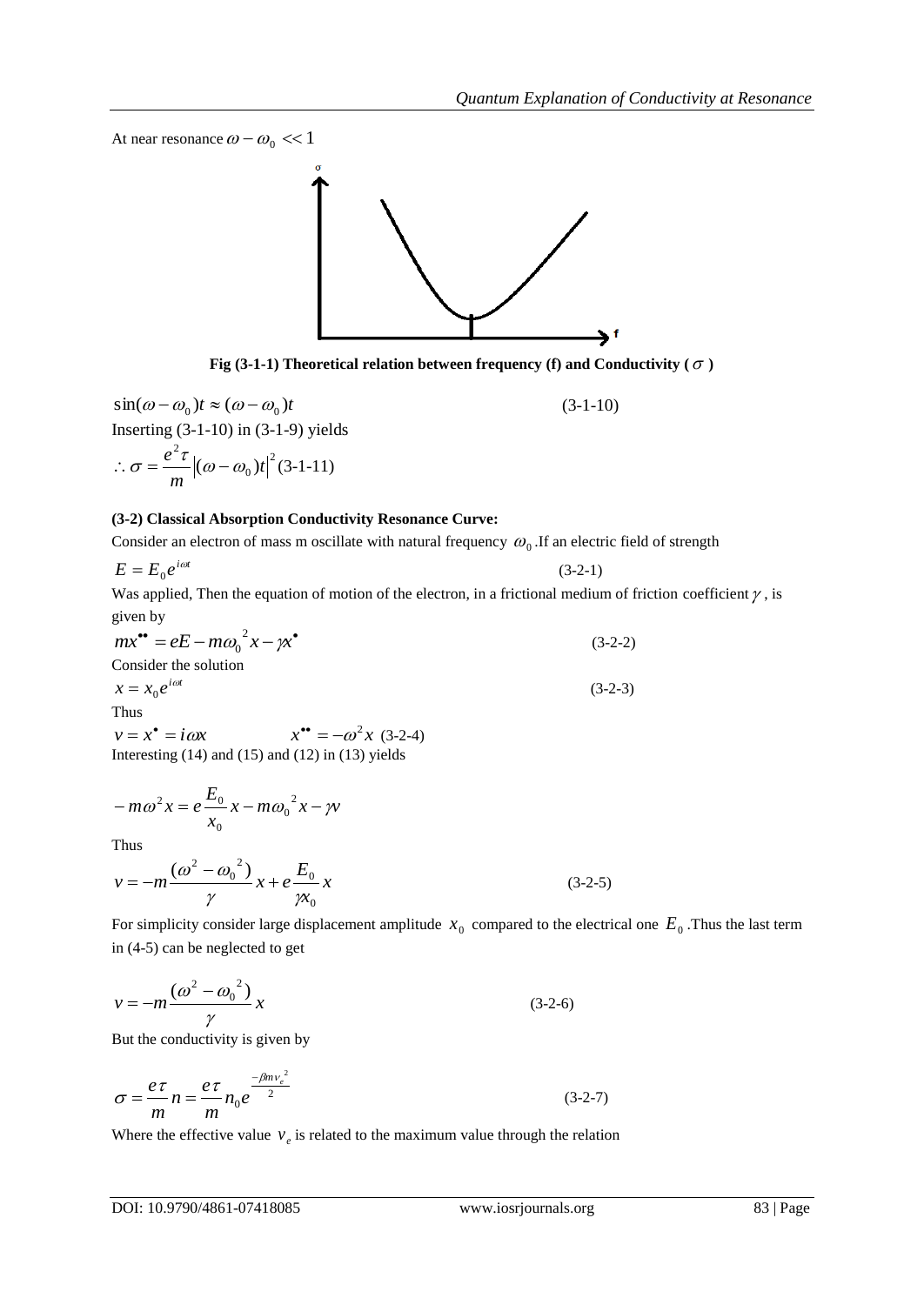$$
v_e = \frac{v_0}{\sqrt{2}}\tag{2-2-8}
$$

For small value of the power of e , one can expand exponential term to be

 $e^{-x} = 1 - x (3-2-9)$ Therefore equation (3-2-7) becomes  $2mv_0^2$ *e*

$$
\sigma = \frac{e\tau}{m} n_0 [1 + \frac{pmv_0}{4}] (3-2-10)
$$

Inserting  $(3-2-5)$  in  $(3-2-9)$  yields

$$
\sigma = \frac{e\,\tau}{m} n_0 \left[ 1 + \frac{\beta m^2 x_0^2 (\omega - \omega_0)^2 (\omega + \omega_0)^2}{4\gamma} \right]
$$

$$
\sigma = \frac{e\,\tau}{m} n_0 \left[ 1 + \frac{\beta m^2 \omega_0^2 x_0^2 (\omega - \omega_0)^2}{\gamma} \right] (3\text{-}2\text{-}11)
$$

Where near resonance

 $\omega \approx \omega_0 \omega + \omega_0 \approx 2\omega_0$ 

The relation between conductivity and frequency resembles that of  $(2-2-1)$  in its dependence on  $\omega$ . This relation is displayed graphically in Fig (2-4-2-2).



(3-2-12)

Fig (3-2-1) Theoretical relation between frequency (f) and Conductivity ( $\sigma$ )

#### **IV. Discussion**

The experimental work which was done shows variation of conductivity for gold according to Figs (2- 4-2-1) and (2-4-2-2). The conductivity decreases then attains a minimum value in the range of (40-50 Hz), then increases a gain.

The theoretical expression (3-1-11) which is displayed graphically in Fig (3-1-1) is based on the ordinary expression for the conductivity. The electrons density n is found by solving Klein-Gordon equation for free particle. This is obvious as far as conduction electrons are free. The electron density is found from the square of the wave function, which is a sin function. Since at resonance  $\omega$  is very near to  $\omega_0$ , thus one can replace sin  $x$  by  $x$ . The theoretical relation for f and  $\sigma$  obtained by this model resembles the experimental one in Fig(3-1-1).

Another classical approach based on Maxwell –Boltzmanndistribution in section (3) shows a relation between  $\sigma$  and f in Fig (3-2-1) similar to experimental relation. The relations between  $\sigma$  and f resembles that of resonance, with minimum conductivity.

It is very interesting to note that each element has its own resonance conductivity at which conductivity is minimum.

In this model the ordinary expression for  $\sigma$  in eq\_n (3-1-9) is used. But n here is found from Maxwell statistical distribution.

#### **V. Conclusion**

The experimental work done here shows that conductivity changes with the frequency and have a minimum at a certain frequency. This frequency can be used to identify elements. Fortunately this experimental